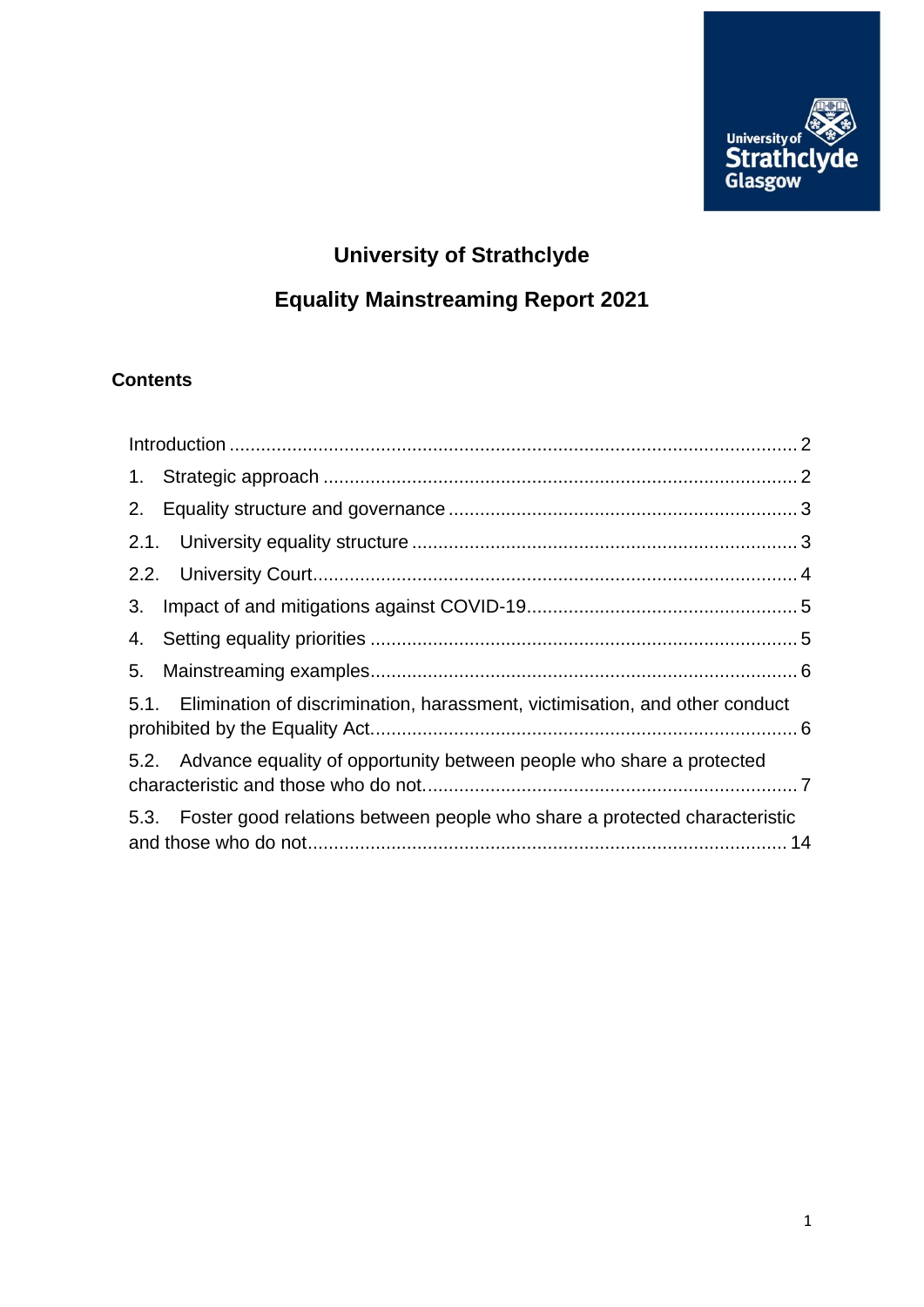## <span id="page-1-0"></span>**Introduction**

The University of Strathclyde has equality, diversity and inclusion (EDI) embedded within our [University Values](https://www.strath.ac.uk/whystrathclyde/values/) and [Strategic Plan.](https://www.strath.ac.uk/whystrathclyde/strategicplan/) As a socially progressive University, we are committed to achieving and promoting equality of opportunity in our learning, teaching, research and working environments.

We support our students and staff to realise their full potential regardless of background. We recognise, respect and value difference and diversity within and across the University community. An environment in which staff, students and visitors feel equally valued and respected is key to the realisation of the University's aims and objectives.

The University does not tolerate and works to prevent and eliminate discrimination, harassment and victimisation as defined under the Equality Act 2010 and to ensure that our students, staff and visitors, as well as those who apply to work or study at the University, are treated fairly.

This report provides an overview of our efforts and achievements in embedding and mainstreaming equality throughout our functions, particularly since our last report in 2019. It should be read in conjunction with our Equality Outcomes 2021 Report (incorporating our Equality Outcomes 2021-25 and Equality Outcomes 2017-21 progress update), Staff and Student Equality Monitoring Reports, Gender Pay Gap Report and Equal Pay Statement, all of which assist the University in tracking and demonstrating progress towards our priority equality objectives.

## <span id="page-1-1"></span>**1. Strategic approach**

The University's commitment to equality and diversity is articulated at the highest level, within the [Strategic Plan 2020-2025:](https://www.strath.ac.uk/whystrathclyde/strategicplan/)

*"Our values ethos, and our focus on social inclusion, social justice, and community and public engagement influence not just what we do, but how we do it. As a University, we benefit immensely from welcoming diversity from across society and the world at large, and we will always remain open and outward looking. We will continue to focus on improving diversity, enabling inclusion and promoting equality at Strathclyde.*

*"…we will work to ensure we take into account the potential equality impacts of all of our policies and practices and to deliver on our commitment to ensure our campus is a safe space for all."* (University Strategic Plan 2020 – 2025)

Our equality and diversity strategy, Equality Outcomes and associated action plans reflect the University Values:

- **People-oriented:** committed to our staff and students, providing opportunities and investing in their development.
- **Bold:** confident and challenging about what we do, and supportive of appropriate and managed risk in our decision-making.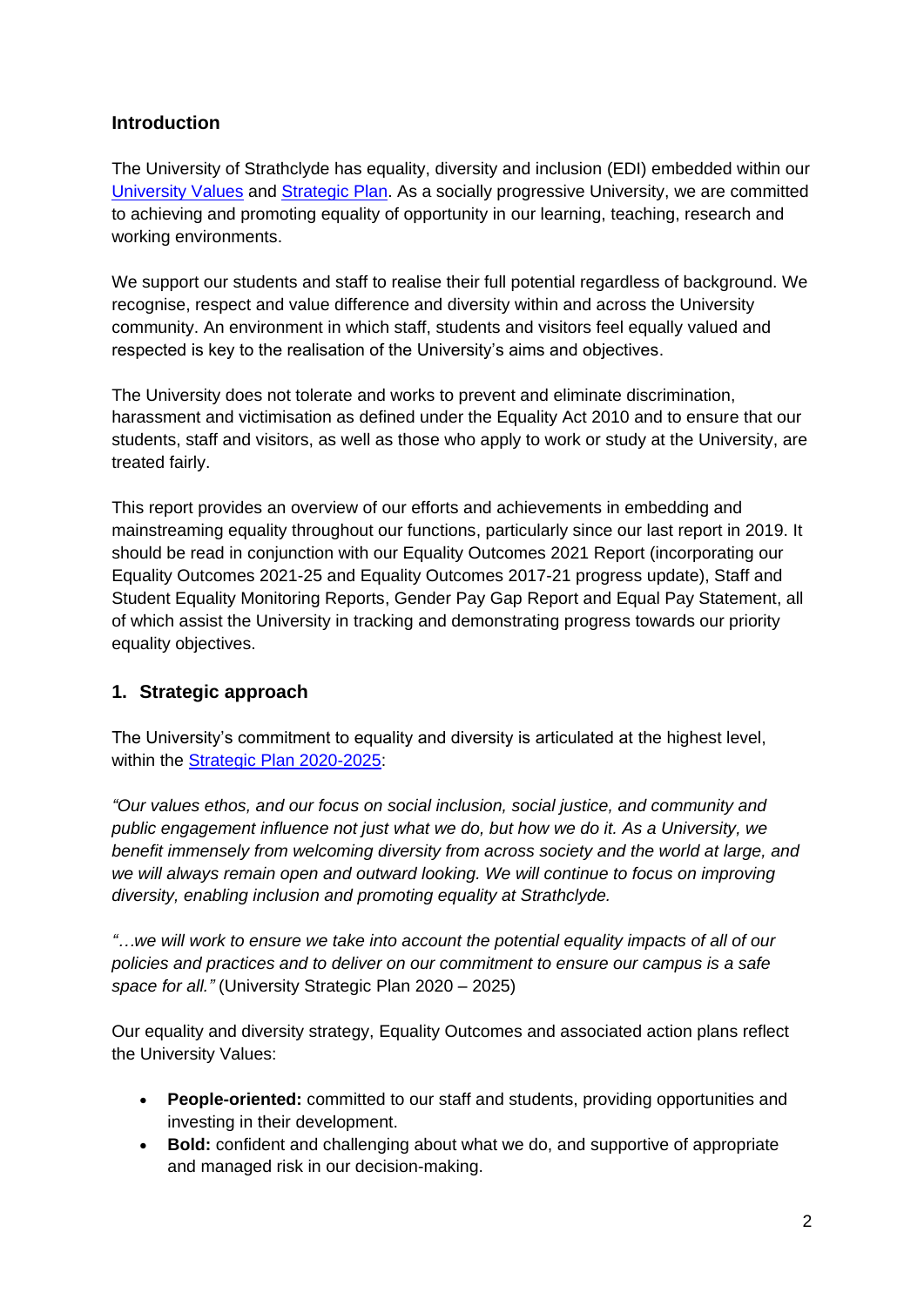- **Innovative:** focused on discovering and applying knowledge with impact, and encouraging creative thinking and new ideas.
- **Collaborative:** working together, internally and externally, with integrity and in an open, respectful way.
- **Ambitious:** for our institution, staff and students as well as supporting the ambitions of our partners.

In 2019-2020, we launched our [People Strategy,](https://www.strath.ac.uk/whystrathclyde/peoplestrategy/) placing staff at the heart of our plans, recognising that their collective talents, efforts and commitment will deliver our vision for the future. This 'people-first' outlook, and the health, safety and wellbeing of all our students and staff, continue to be at the forefront of our priorities, decisions and actions.

The People Strategy gives a baseline commitment to our staff – *'The Strathclyde Pledge'* which confirms what every Strathclyder can expect to receive in the workplace. The University will achieve the Pledge by:

- carrying out a review of our use of fixed-term contracts
- ensuring consistent implementation of fair and appropriate rates of payment for our more casual staff
- continuing to ensure within-grade equal pay based on gender and reviewing withingrade pay between other protected characteristics, including race
- introducing and publishing a Remuneration Policy Statement
- introducing an all staff behaviour code and enhancing associated 'Report and Support' mechanisms
- introducing new, team-based, 'listen and action' meetings

## <span id="page-2-0"></span>**2. Equality structure and governance**

## <span id="page-2-1"></span>**2.1. University equality structure**

The University's Vice Principal is Equality Champion for the institution and convenes the Equality, Diversity and Inclusion Committee (EDIC). EDIC oversees the University's compliance with its equality and diversity obligations, most recently set out within the Equality Act 2010, and is responsible for approval, review and embedding of the University's equality and diversity policies, strategies, action plans and projects.

EDIC meets three times per academic year and membership includes the University Secretary and Compliance Officer, the Director of Student Experience, the Director of Human Resources, Deans or Deans' representatives from all four Faculties, the Equality and Diversity Manager, Head of Disability and Wellbeing and the President and Vice President Inclusion of Strathclyde Students' Union. The Committee reports annually to the Executive Team, Senate and the University Court on the University's compliance with equality and diversity legislation and effectiveness of the equality and diversity strategy.

The University's Equality and Diversity Office (EDO) is part of the wider Access, Equality and Inclusion Service, which brings together our Widening Access and Equality and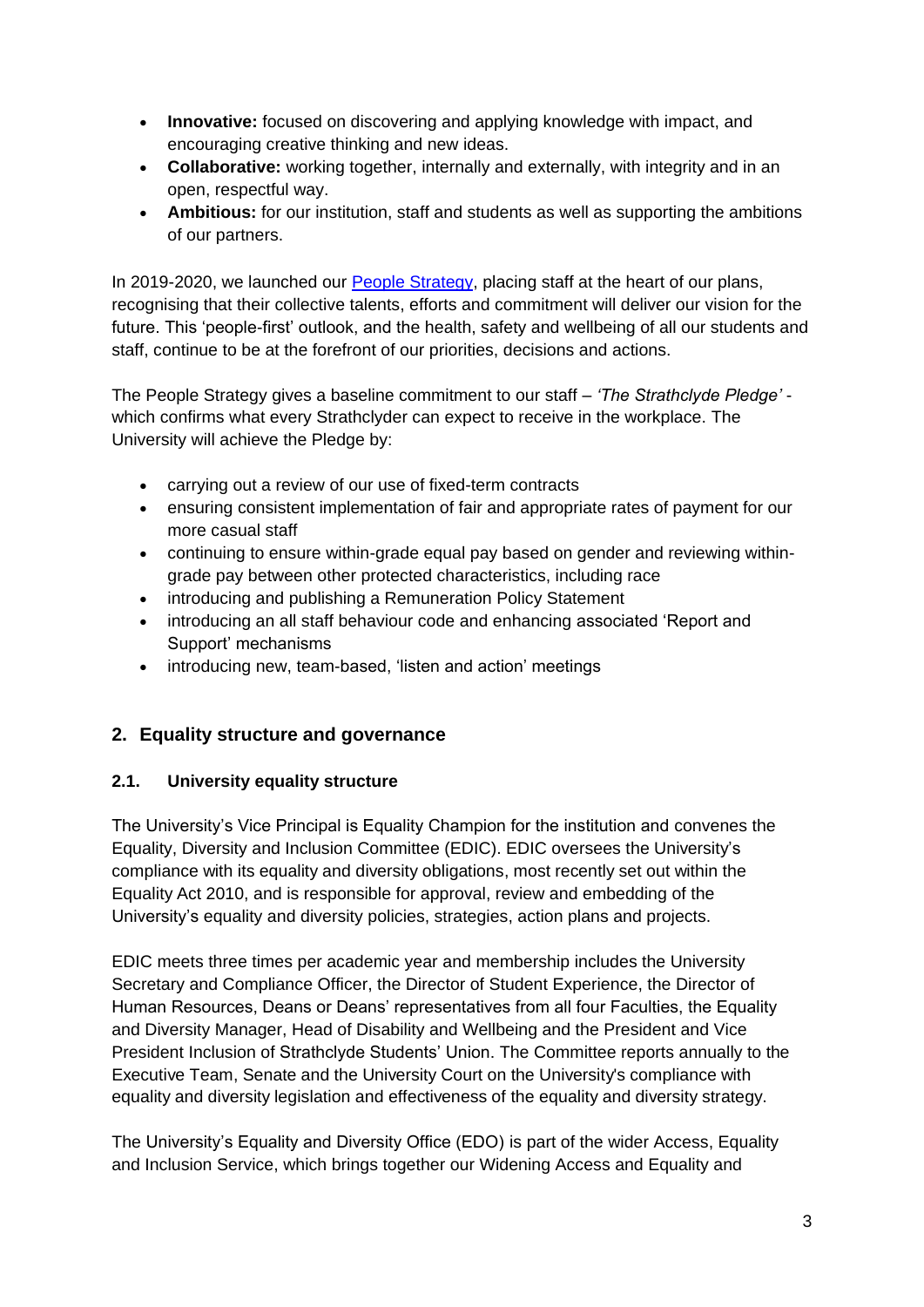Diversity teams. The EDO leads the development and implementation of the University's equality and diversity strategy, policies and action plans for both students and staff at an operational level and supports key stakeholders, committees and networks to help embed equality and diversity in University policy, practices and culture.

## <span id="page-3-0"></span>**2.2. University Court**

The University Court is committed to a programme of action to enhance equality and diversity amongst its membership and seeks to ensure that a range of protected characteristic groups are represented. Court welcomes the diversity of opinion and experience people can bring irrespective of situation or background. Court is due to appoint a number of new lay members in 2021 and again in the coming years and diversity is a key consideration in the recruitment process.

In common with most registered charities, there is no remuneration directly associated with membership of Court. However, the University undertakes to meet reasonable expenses incurred in connection with membership or activities on behalf of the University including child and other dependent care costs. This offer is indicated within advertisements for lay members and the diversity of applicants is monitored.

Collection of a range of equality data was introduced in 2017/18 in order to meet HESA reporting requirements. Future actions will seek to develop plans based on this data to promote diversity beyond gender and consider how to attract interest from other protected groups.

As the below figures demonstrate, there has consistently been a higher percentage of female than male Court members since 2017. The current Convener of Court, Dame Sue Bruce, is female (appointed 2017).

#### **University Court membership: 2017-21**

| <b>Total Membership</b> |      |                     |    |                 |       |  |  |  |  |
|-------------------------|------|---------------------|----|-----------------|-------|--|--|--|--|
| Year                    | Male | <b>Female Total</b> |    | % Male % Female |       |  |  |  |  |
| 2017/18                 | 10   | 13                  | 23 | 43%             | 57%   |  |  |  |  |
| 2018/19                 | 9    | 15                  | 24 | 37.5%           | 62.5% |  |  |  |  |
| 2019/20                 | 11   | 13                  | 24 | 46%             | 54%   |  |  |  |  |
| 2020/21                 | 11   | 14                  | 25 | 44%             | 56%   |  |  |  |  |
|                         |      |                     |    |                 |       |  |  |  |  |
| <b>Co-opted Members</b> |      |                     |    |                 |       |  |  |  |  |

| Year    | Male | <b>Female Total</b> |    | % Male % Female |      |
|---------|------|---------------------|----|-----------------|------|
| 2017/18 | 4    | 8                   | 12 | 33%             | 67%  |
| 2018/19 | 4    | 9                   | 13 | 31%             | 69%  |
| 2019/20 | 6    |                     | 13 | 46%             | 54%  |
| 2020/21 | 6    | 8                   | 14 | 43%             | .57% |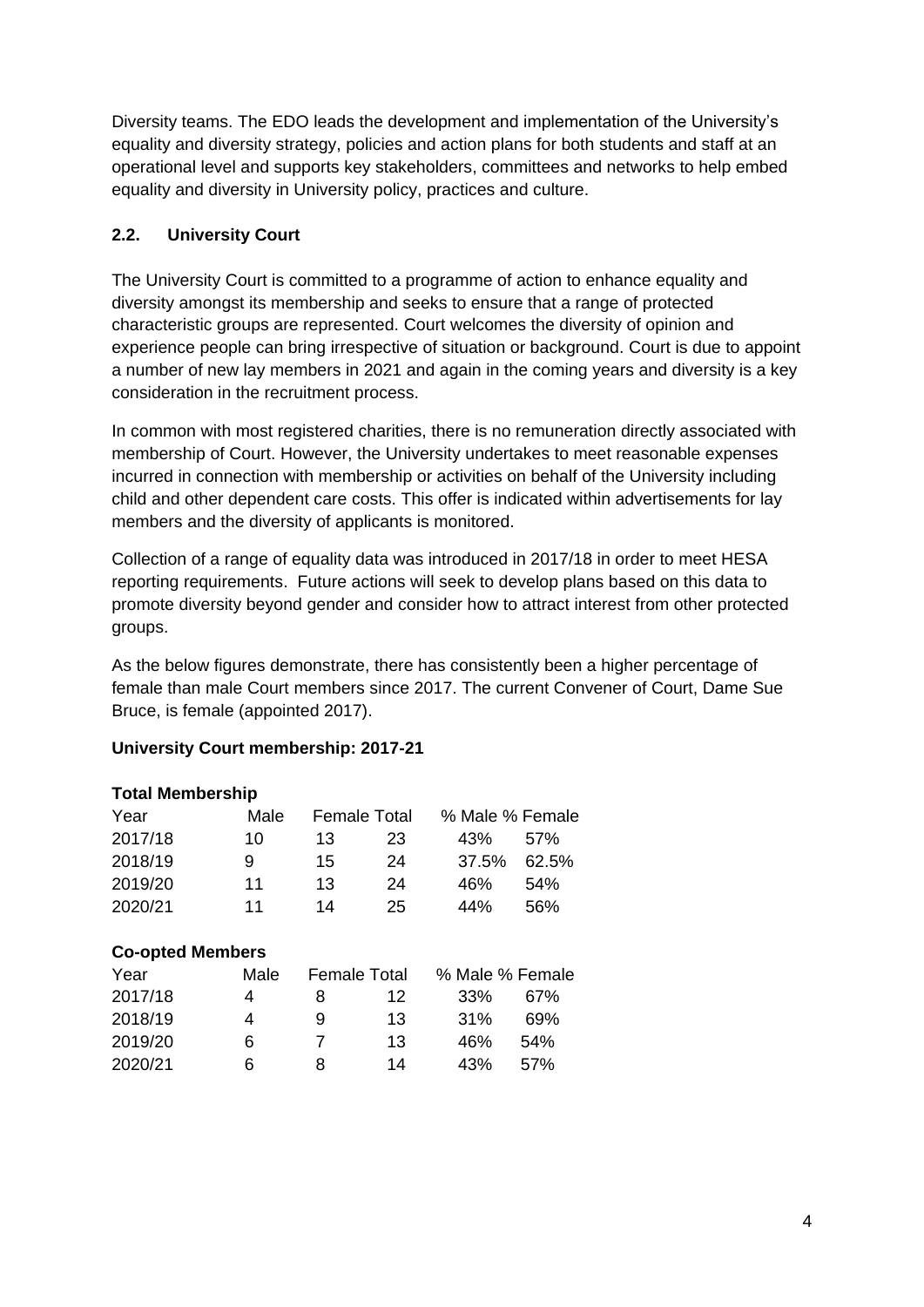# <span id="page-4-0"></span>**3. Impact of and mitigations against COVID-19**

In 2019-20, in response to the COVID-19 pandemic, we prioritised essential health and safety matters for our staff and students. The quality of our provision, the student learner journey and student experience were front and centre of our planning and decision making.

We redoubled our efforts in student support, with colleagues working around the clock to offer practical advice and support to self-isolating students, from food packs and other essentials to technology hardware, in tandem with provision of enhanced wellbeing services and financial help, including a dedicated COVID-19 hardship fund and a Relief Scholarship for returning students.

Our Student Services provided remote support from week one of the first lockdown onwards and specific support for certain groups was expanded. We also instituted a 'no detriment' policy in relation to student assessment and progression, and developed the Strathclyde Student Pledge.

Acknowledging that the pandemic has affected home life as much as work life, in 2019-20, we introduced a rest-day each week during the first UK-wide lock-down and have reintroduced the rest-days during the latest lockdowns, enabling colleagues to spend time with their families and loved ones to recuperate. We also introduced meeting-free Fridays, and accelerated the roll-out of our agile-working toolkit, to support our people in managing their work-life balance, allow them to continue their important contributions, and increase efficiency.

# <span id="page-4-1"></span>**4. Setting equality priorities**

The University's [Equality Outcomes and Equality policies](https://www.strath.ac.uk/equalitydiversity) underpin our equality and diversity strategy and provide a framework for our activities directed at advancing, promoting and embedding equality and eliminating unlawful discrimination, harassment and victimisation.

In accordance with the specific duties of the Public Sector Equality Duty (PSED), the University produces a set of Equality Outcomes every four years, which outline key institutional equality priorities. Our priorities are informed by informed by relevant equalities data, including annual student and staff equality monitoring reports, consultations with our student and staff populations and relevant sector evidence

An annual Equality and Diversity Plan is considered by the Equality, Diversity and Inclusion Committee at the beginning of each academic year, with progress reported at the end of the academic year.

This outlines key planned activities to advance and promote equality and diversity for students and staff throughout the year, incorporating work towards our Equality Outcomes, emerging equality projects and activities that help the University to mainstream its equality work.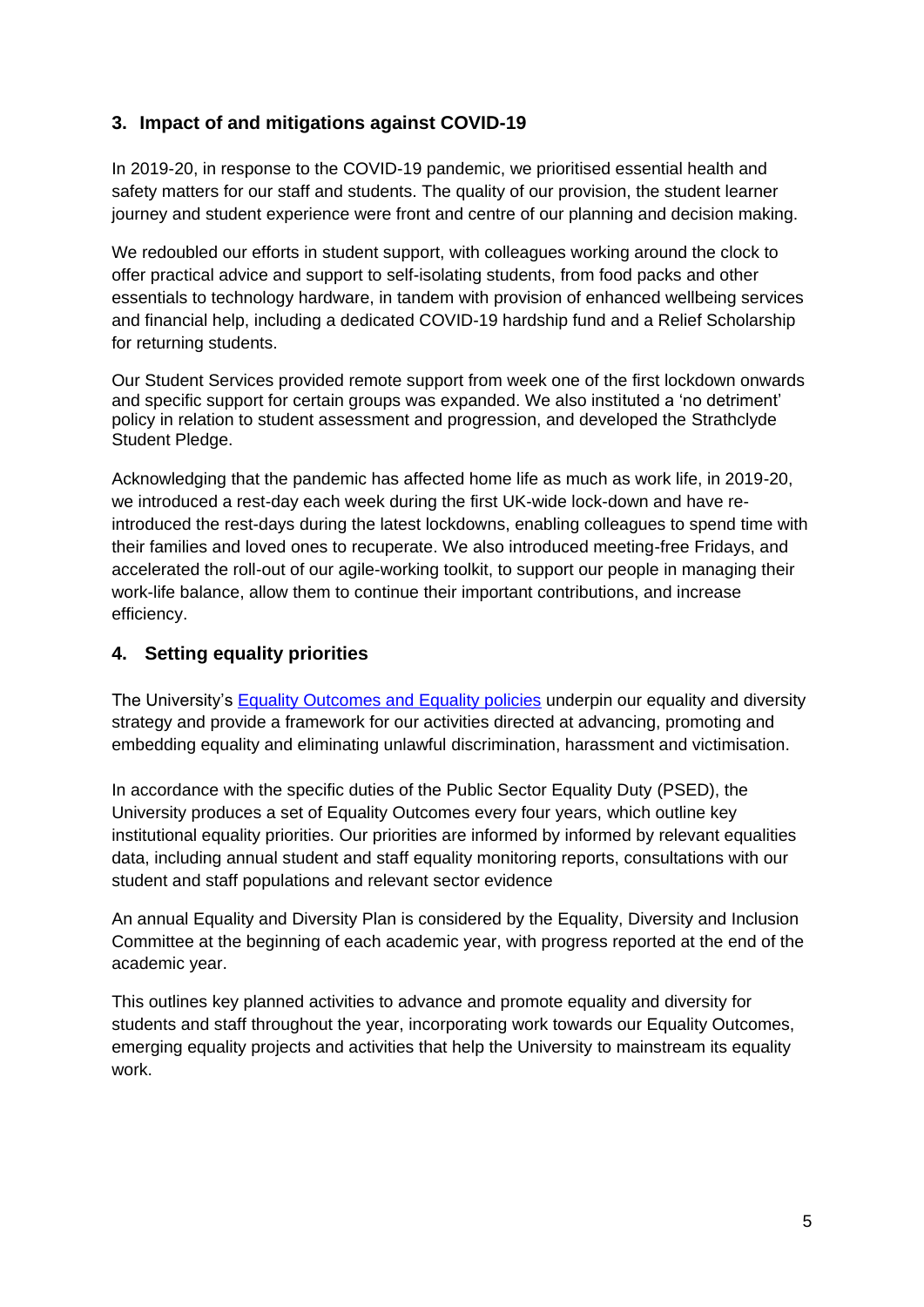# <span id="page-5-0"></span>**5. Mainstreaming examples**

Some specific examples below highlight how the University is continuing to advance, promote and embed equality in line with the three general duties of the Equality Act 2010.

#### <span id="page-5-1"></span>**5.1. Elimination of discrimination, harassment, victimisation, and other conduct prohibited by the Equality Act.**

## **5.1.1. Equally Safe @Strathclyde**

The Equally Safe @ Strathclyde Steering Group was established in 2018 to take forward and embed the recommendations of the Scottish government funded and sector leading [Equally Safe in Higher Education](https://www.strath.ac.uk/humanities/schoolofsocialworksocialpolicy/equallysafeinhighereducation/eshetoolkit/) gender based violence (GBV) research project, based in the School of Social Work and Social Policy at the University. Recent activity includes:

- Consent Workshops held in 2020 with students in University residences, residence assistants and Halls Committee. Open sessions were also held for students from various year groups.
- Bystander intervention programme delivered as part of Social Work & Social Policy and Education courses
- GBV prevention message in all residences through Respectful Living Leaflet as well as posters on every door
- GBV prevention leaflets included in Freshers' packs
- The University's Organisational and Staff Development Unit (OSDU) delivered Active Bystander Training with open registration for staff
- Levels 1 & 2 GBV First Responder Training courses offered to staff via OSDU training calendar
- On-campus service offered by Glasgow and Clyde Rape Crisis extended to three days per week in response to service demand

# **5.1.2. Policy development**

Some key policy developments between 2019-2021 have assisted the University in continuing to mainstream and embed EDI across all our functions.

- The University's new [Equality, Diversity and Inclusion](https://www.strath.ac.uk/whystrathclyde/equalitydiversity/policies/) (EDI) Policy was launched in 2021, following approval by University Senate in 2020. Consultation with students and staff during its development helped to shape a concise, accessible policy with proactive language, including clarification of how policy aims are delivered, monitored and reviewed. Policy appendices include case studies with examples of policy implementation that cover the three needs of the general equality duty under the PSED.
- Two new quidance documents on Guidance and Support for LGBT+ Students and [Staff](https://www.strath.ac.uk/media/ps/sees/equality/LGBT__Guidance_Final_Feb_2021.pdf) and [Guidance and Support for care experienced students and staff](https://www.strath.ac.uk/media/ps/rio/careexperienced/Care_experience_policy_for_staff_and_students.pdf) were launched alongside the EDI Policy. These aim to promote understanding and provide clarity on issues that may be of particular relevance to LGBT+ and care experienced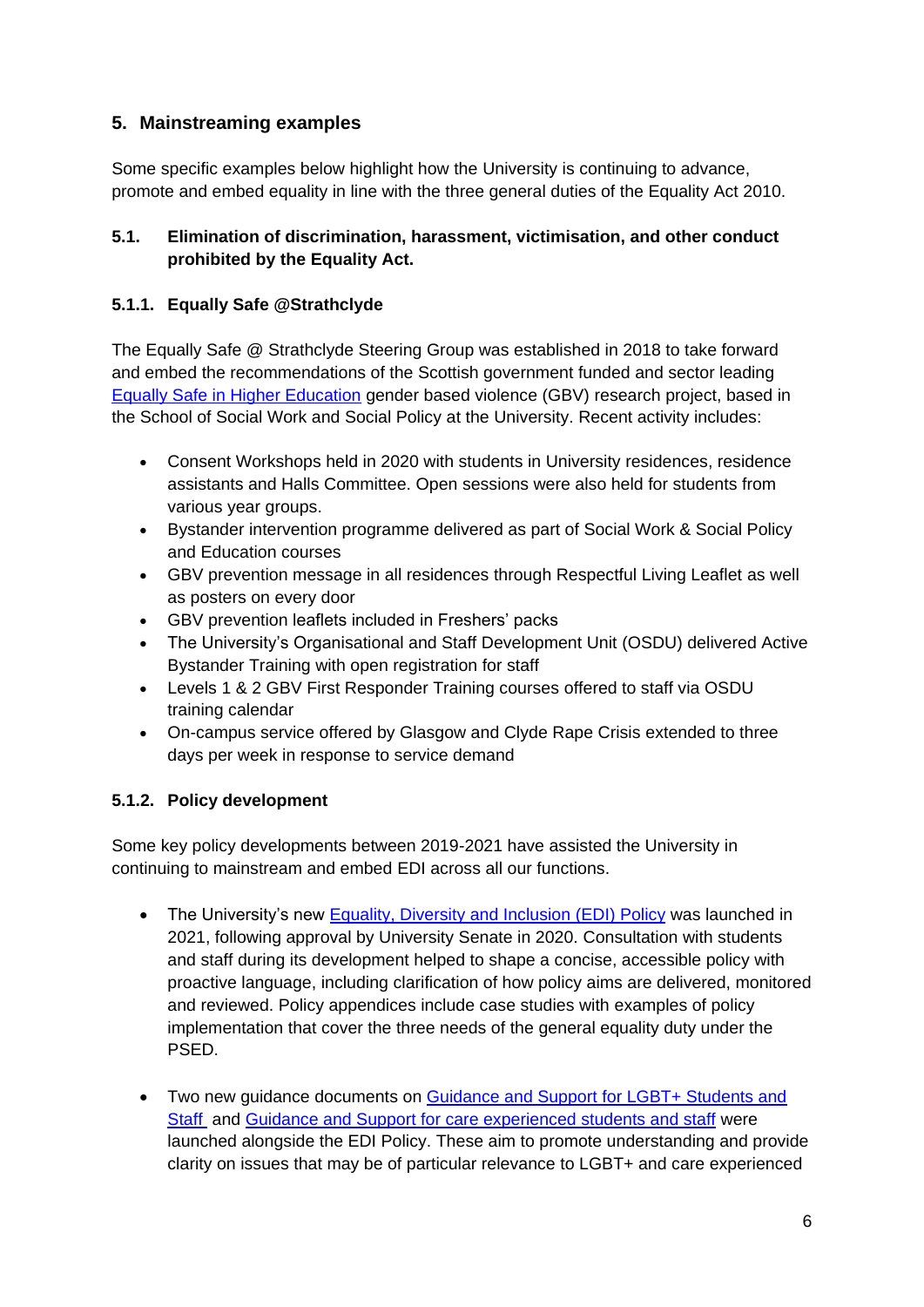students and staff respectively. They provide guidance for staff and line managers on support for students and staff and on ensuring an inclusive environment.

The guidance documents are part of a series that will outline support for students and staff at Strathclyde, with a particular focus on promoting equality of opportunity, diversity and preventing discrimination irrespective of: age, disability, gender reassignment, marriage and civil partnership, pregnancy and maternity, race, religion or belief, sex, sexual orientation, care experience or socio- economic background. These documents underpin and should be read in conjunction with the EDI Policy.

### **5.1.3. Equality and Diversity training**

The University's suite of online EDI training has been extended to enhance awareness of EDI issues, build capacity in advancing and promoting equality and increase competence in recognising and addressing discrimination.

New provision being rolled out during 2021/21, includes:

- Introduction to EDI (separate staff and student courses)
- Unconscious Bias (separate staff and student courses)
- Diversity in learning and teaching
- Diversity for managers
- Supporting transgender staff and students
- Bullying and harassment (separate staff and manager courses)
- Bullying and harassment for managers
- Sexual harassment
- Disability awareness
- Race in the workplace
- Reporting of racial incidents
- Micro-behaviours

Specific courses are being targeted by completion by all staff and students or targeted at identified staff groups as appropriate.

A series of 'face to face' half day online Diversity Training sessions were also held for staff and students during 2020/21, facilitated by one of the University's Senior Teaching Fellows.

#### <span id="page-6-0"></span>**5.2. Advance equality of opportunity between people who share a protected characteristic and those who do not.**

#### **5.2.1. Race Equality Working Group**

As part of our ongoing work to identify and address particular issues impacting upon specific equality groups, the University established its Race Equality Working Group (REWG) in summer 2020. REWG's remit is to ensure Strathclyde supports an inclusive environment for Black, Asian and Minority Ethnic (BAME) staff and students, promotes racial diversity across the University and, where required, improves educational and employment outcomes for BAME staff and students. REWG reports directly to the University's strategic Equality, Diversity and Inclusion Committee (EDIC), which in turn reports to University Court.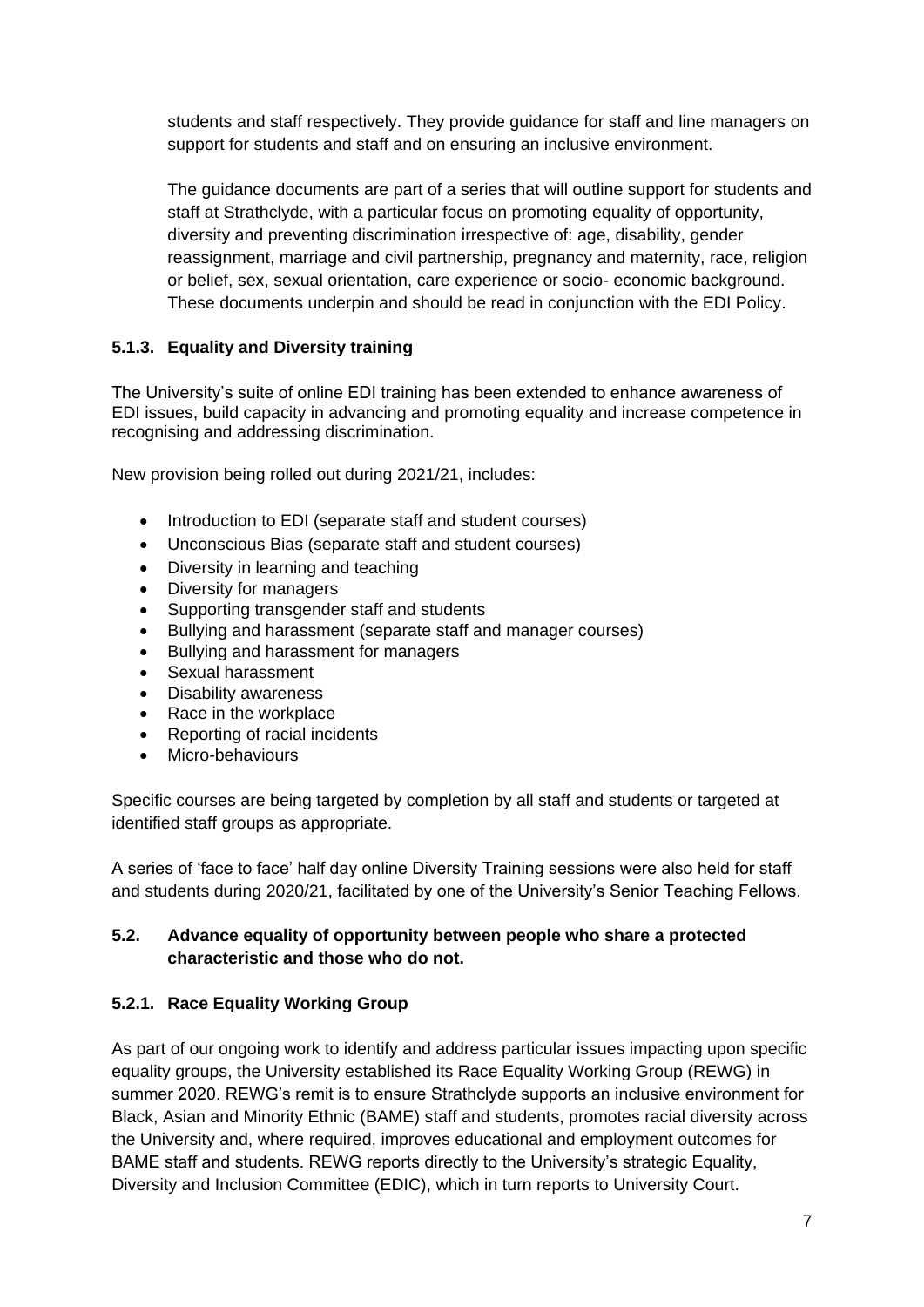The establishment of REWG followed discussions at EDIC and at a breakout session of the University Court's Strategy Away Day in November 2019, which examined issues of race equality in the University community.

The Court session had a particular focus on developing inclusive and diverse learning and working environments and the group agreed on the need to ensure those with lived experience, people from BAME backgrounds for example, were central to discussions and highlighted the importance of engaging with different communities to understand potential barriers to inclusion and to develop impactful policies and practice.

In July 2020, a University wide Race Equality Workshop was held to afford staff and students the opportunity to share and discuss key issues with regard to race equality in Higher Education and priorities for Strathclyde's work in this area. Feedback from the workshop helped to inform some initial priorities for REWG to explore further during academic year 2020/21.

In August 2020, the Principal formally endorsed a landmark commitment from Scotland's universities and colleges to support [a declaration against racism](https://www.advance-he.ac.uk/news-and-views/critical-conversations-critical-action-we-stand-united-against-racism) and in December, confirmed the University's membership of Advance HE's [Race Equality Charter,](https://www.advance-he.ac.uk/equality-charters/race-equality-charter) which will provide a tried and tested, robust framework to help Strathclyde identify and self-reflect on institutional and cultural barriers standing in the way of BAME staff and students.

To date, the Race Equality Working Group has considered the wider context with regards to race equality in the higher education sector, BAME staff and student representation at Strathclyde and specific issues around staff and student recruitment and progression, race equality in the curriculum, communications and engagement and staff and student support systems. These areas were explored in more detail in a series of themed focus groups held with staff and students in January 2021, followed and complemented by a short survey.

The Race Equality Working Group is preparing a set of initial race quality recommendations for the University, informed by feedback from focus groups as well as additional internal and external evidence on race equality across the higher education sector and at Strathclyde. These will be presented to the Equality, Diversity and Inclusion Committee and relevant additional strategic committees for approval during the current academic year and will outline some suggested areas for immediate action.

The University, led by the Race Equality Working Group, will use the framework of Advance HE's Race Equality Charter to undertake a full evaluation of race equality across the institution and develop appropriate actions in response, in the form of a SMART (specific, measurable, achievable, relevant and time-bound) University Race Equality Action Plan. This will be completed by academic year 2022/23, at which point the University will apply for its first Race Equality Charter award.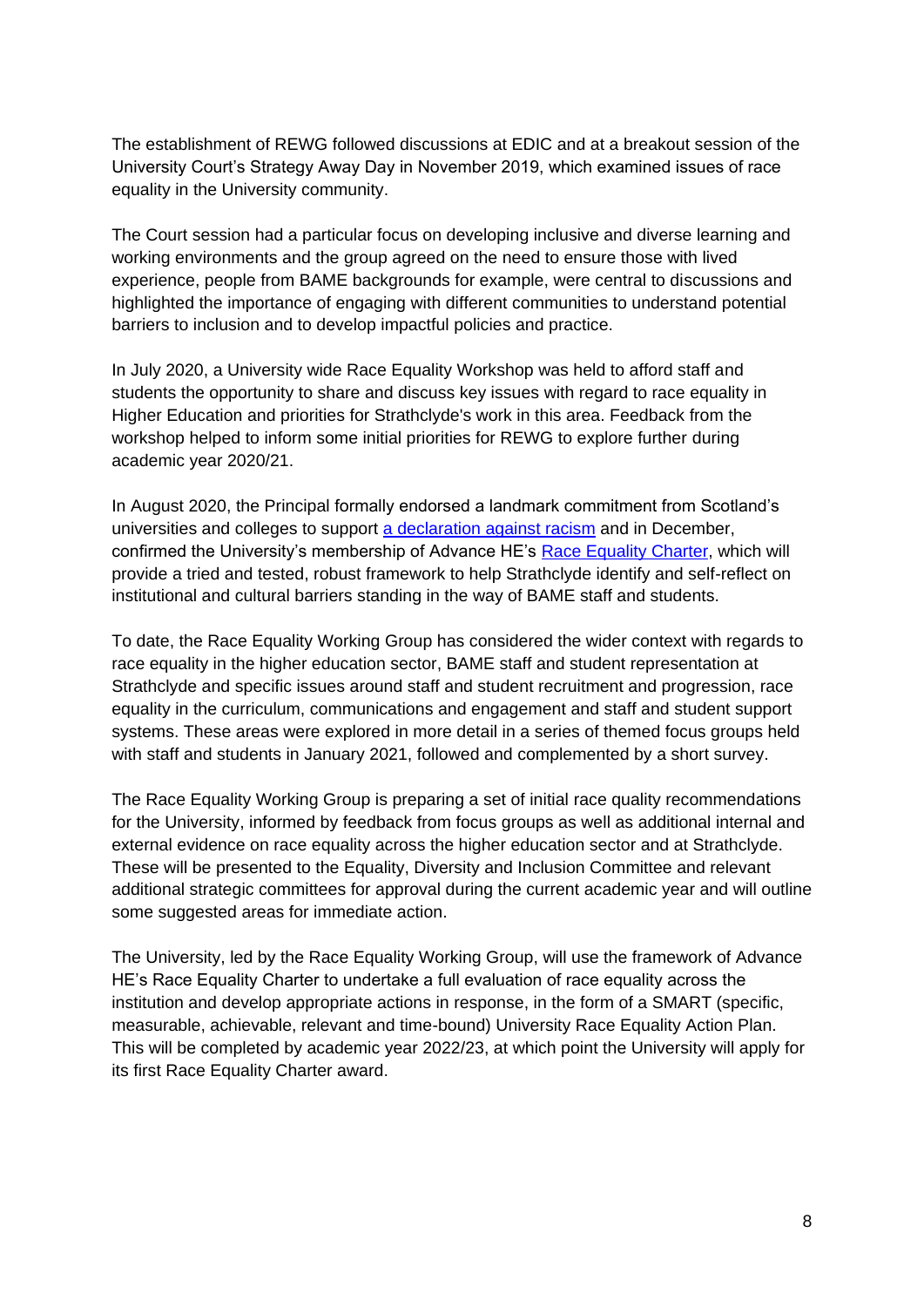## **5.2.2. Gender Equality**

The University's Gender Equality Steering Group promotes and advances gender equality within the University's staff and student populations and specifically oversees progress against the University's Athena SWAN Action Plan and student Gender Action Plan. In particular, the Group has responsibility for:

- Reviewing gender equality statistics and additional evidence to assess the University's progress in promoting gender equality, with particular regard to the recruitment, representation and progression of staff and students.
- Evaluating the impact of University/Faculty gender equality actions and develop recommendations for further action
- Facilitating the mainstreaming of gender equality activities across the University by sharing good practice between Faculties and Professional Services Directorates
- Receiving updates on University projects or initiatives related to gender equality
- Maintaining oversight of the University's current and future Athena SWAN award accreditations at institutional and departmental level
- Reporting progress on the University's gender equality objectives and action plans to the Equality, Diversity and Inclusion Committee (EDIC)
- Making recommendations to EDIC with regard to potential new gender equality initiatives

The University is a member of the [Athena Swan Charter](https://www.advance-he.ac.uk/equality-charters/athena-swan-charter/transformation/draft-award-criteria-and-underpinning-expectations) and holds a Bronze institutional award, with our next institutional submission due in November 2022. Strathclyde also holds 15 awards at departmental level including a Faculty level award for Strathclyde Business School, which means that 20 of 25 of our academic departments currently hold Athena Swan accreditation.

The University provides annual funding and support for female staff to participate in Advance HE's women's leadership development programme, [Aurora.](https://www.advance-he.ac.uk/programmes-events/aurora) Since 2013, over 100 women have been supported through the programme.

In August 2017, the University published its student focussed [Gender Action Plan,](https://www.strath.ac.uk/media/ps/sees/equality/Gender_Action_Plan.pdf) in line with Scottish Funding Council (SFC) guidance, to outline ongoing and planned activities to address subject specific gender imbalances in student populations, spread across the five themed areas of Infrastructure, Influencing the influencers, Raising awareness and aspirations, Encouraging applications and Supporting success.

Updates on the ongoing implementation of the Gender Action Plan are provided to SFC and published via the University's Outcome Agreement progress reporting mechanisms. In our most recent update, we reported decreased gender imbalances in priority areas of Computer Science, Physics, Social Work, Electronic and Electrical Engineering, English Studies, Mechanical Engineering and Spanish Studies.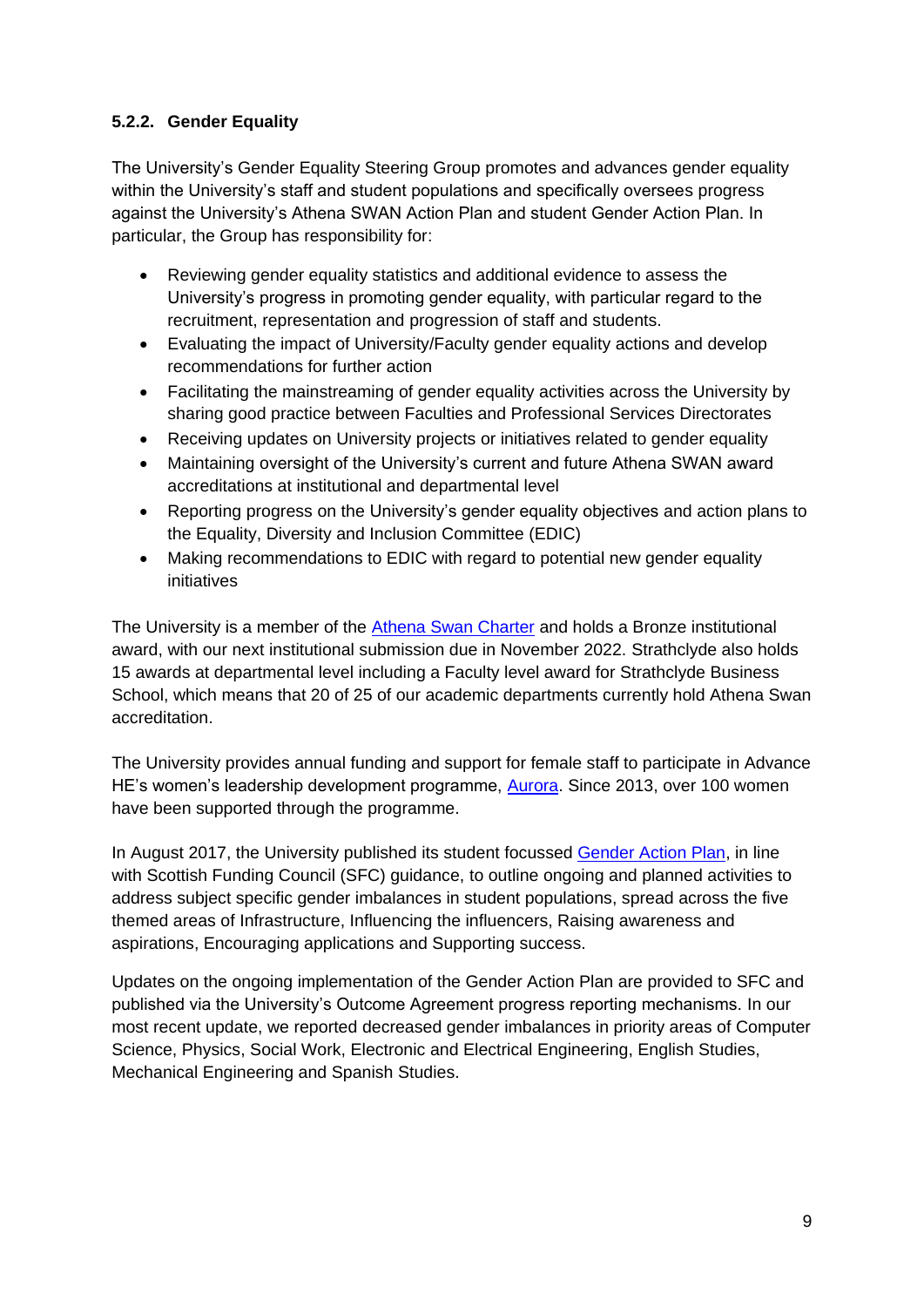#### **5.2.3. Flexible and family friendly working**

The Strathclyde [Agile Working Toolkit](https://www.strath.ac.uk/whystrathclyde/peoplestrategy/agileworking/) was launched in 2020, to help staff and managers understand what agile working is, what agile working arrangements may be available and how to make agile working successful for both our staff and our University. The Toolkit is an important step to increasing flexibility for many colleagues to work in ways that support their wellbeing, help them manage their work life balance, allow them to continue their important contributions, and increase efficiency.

The University launched its [Maternity Toolkit](https://www.strath.ac.uk/professionalservices/hr/policiesandprocedures/maternitytoolkit/) in 2021, providing advice and guidance to help staff navigate through pregnancy, maternity leave and their return to work. In line with our socially progressive and people-oriented values, we also extended eligibility for University Maternity Pay and Adoption Pay by reducing the service requirements for staff. Eligible partners are now entitled to three weeks' Maternity Support Leave at full pay.

Our Family Friendly Research Leave Policy continues to provide academic staff returning from maternity or other relevant family leave with up to 3 months paid leave to re-engage with research.

Strathclyde was the first university in Scotland to be awarded Carer Positive 'Exemplary' status for its support of staff who are also carers. The award is Carers Scotland's highest level of recognition and builds on the University's 2018 award of Carer Positive 'Established' status".

#### **5.2.4. Staff recruitment**

A number of activities have taken place since 2019 that are targeted at ensuring equality of opportunity in staff recruitment, particularly with regards to recruitment of female staff to academic professional roles and categories where women are underrepresented. These have included:

- Use of a 'gender decoder' tool in the drafting of recruitment adverts, to avoid wording which may inadvertently discourage women from applying
- Explicit wording in job advertisements inviting women to apply
- Social media recruitment campaigns which specifically target women
- In our recent recruitment round for Strathclyde's Global Talent Programme (SGTP) (recruiting to early career and senior academic posts), recruiting departments were required to provide an action plan specific to their vacancies outlining actions to recruit a diverse range of candidates
- The recruitment site for SGTP had a page dedicated to equality, diversity and inclusion at the University
- As part of its current People Strategy, Strathclyde has committed to the introduction of 'blind shortlisting' as one of a range of measures to remove the possibility of unconscious bias from our recruitment process.

Most recent data demonstrates:

- A decrease in the gender pay gap of almost 2% since 2019/20
- 18% increase in female Professors since 2019/20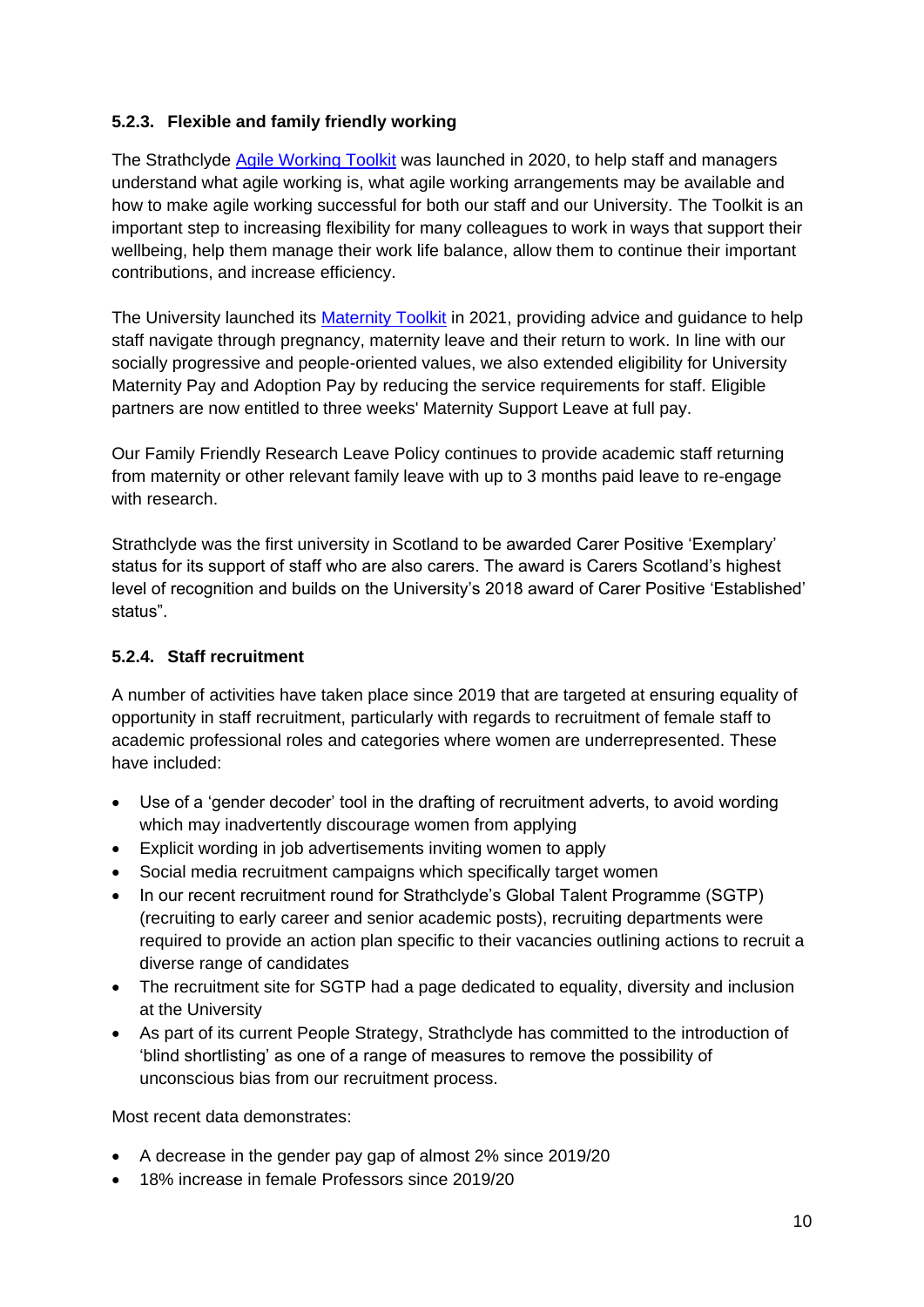• Increase in BME staff from 7% to 9% since 2019/20

## **5.2.5. Equality Impact Assessments**

The University's procedures for conducting Equality Impact Assessments were comprehensively reviewed and relaunched in 2019/20, to improve staff understanding of and engagement with the process and help to further embed EDI across all functions of the University.

A short life EIA Working Group, which included representation from Education Enhancement, Equality and Diversity, Human Resources, Strategy and Policy and Widening Access, met to:

- Conduct initial scoping of a refreshed EIA process and establishment of implementation timetable
- Identify different types of EIA required, format and content of EIA template forms and information to be included in EIA guidance for staff
- Identify key University stakeholders and key trigger points to embed completion of EIAs across University functions
- Consider staff communications, engagement and training with regard to conducting EIAs

A new EIA Tool was developed, with versions for assessing Policy and Procedures, Programmes, Research and Initiatives and Events and Activities. The Tool has step by step guidance on conducting an EIA embedded within it and is situated on a SharePoint site which also holds an EIA Evidence Repository to assist with informing assessments. Staff can upload EIAs directly to the site once complete.

Guidance on embedding EIAs was communicated to Executive Deans, Heads of Departments, Professional Services Directors, Faculty Managers and Strategic Committee Managers, with all staff communication in the weekly staff newsletter, Inside Strathclyde.

Engagement with the EIA process has increased significantly since the implementation of the new Tool, with further embedding and EIA training activity planned from 2021.

#### **5.2.6. STEM Equals**

[STEM Equals](https://www.stemequals.ac.uk/) at Strathclyde is one of only eleven [EPSRC](https://epsrc.ukri.org/newsevents/news/inclusionmatters/) funded projects under the Inclusion Matters initiative. This four-year research and impact project is focused on creating more inclusive STEM communities for women and LGBT people in both academia and in industry. Through an intersectional lens, the project is examining working cultures within higher education and industry, including systemic inequalities faced by women and LGBT staff in STEM disciplines. In partnership with [BAM Nuttall](http://www.bamnuttall.co.uk/) Ltd, the project is launching and evaluating strategic initiatives focused on improving equality and diversity in STEM.

In its [most recent report,](https://www.stemequals.ac.uk/Portals/6/Documents/Reports/STEM%20Equals%20First%20Year%20Report_LowRes.pdf?ver=Kk7fFU_jorKMa0sh40hhxg%3d%3d) the project outlines activities and achievements over 2019-20, including:

• A £50k funding call to support 10 projects led by women at Strathclyde and pump-prime larger bids within EPSRC 's remit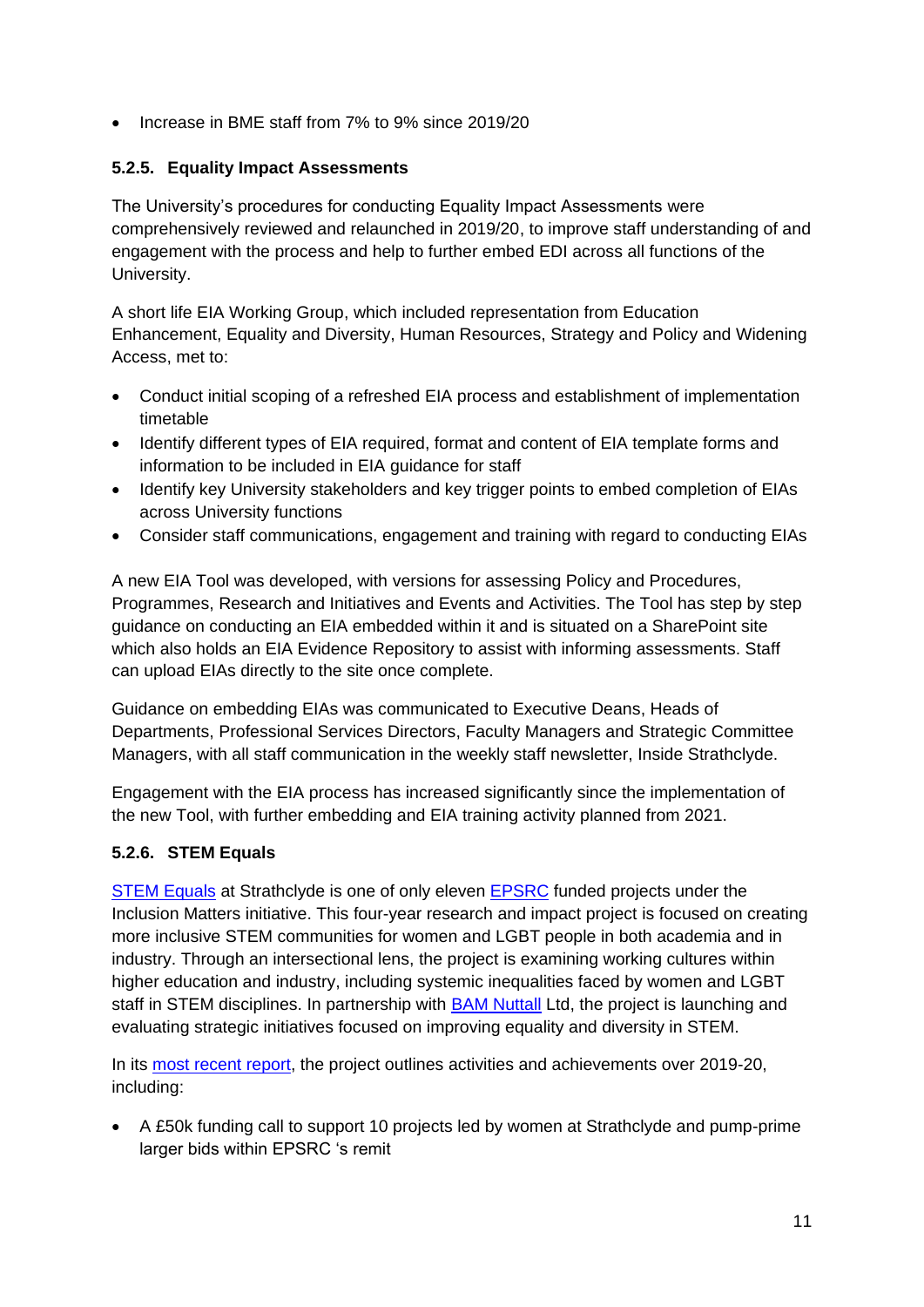- Organisation of 18 talks and presentations, 50+ networking events and meetings, 3 outreach events and 3 workshops
- Attraction of £33k extra funding for outreach activities, to promote innovation and to establish global partnerships
- Focus groups and interviews conducted with 82 participants over 46 hours
- Creation of the Strathclyde LGBT+ Staff and PhD Students Network

### **5.2.7. LGBT inclusion**

Between 2016 and 2018, the University's Dr Stephanie Mckendry and Dr Matson Lawrence conducted research, funded by SFC, on the experiences of and current provision for, trans and gender diverse applicants, students and staff in colleges and universities across Scotland.

The project developed a set of recommendations for the sector, open-access resources, guidance and training materials and the TransEDU website to provide a central resource for information on supporting trans applicants, students and staff. The development of further resources and leadership models was supported by funding from the Leadership Foundation for Higher Education (now part of Advance HE).

Since the conclusion of the research project, the University continues to engage with the [Trans Edu Community of Practice](https://www.trans.ac.uk/ResourcesInformation/CommunityofPractice/tabid/7259/Default.aspx) (CoP), of which Dr Stephanie Mckendry, Head of Access, Equality and Inclusion, is Secretary. The CoP brings together staff from colleges and universities across Scotland to share expertise, build knowledge, develop practice, and gain peer support in advancing trans and non-binary equality - and improving experiences of trans and non-binary students and staff - in their institutions.

The University's Student Experience directorate and the School of Education both hold [LGBT Charter awards.](https://www.lgbtyouth.org.uk/lgbt-charter/) The Charter is managed by [LGBT Youth Scotland](https://www.lgbtyouth.org.uk/) and recognises the achievements of organisations in proactively including LGBTI people in every aspect of their work, protecting staff and providing a high-quality service to customers, students or service users.

The LGBT Charter requires departments and organisations to demonstrate that staff have undertaken LGBT awareness training and that policies, practice and resources have been reviewed to make sure that they are as inclusive as they can be. It also demonstrates that awardees have engaged and consulted with LGBT communities and undertaken work to promote LGBT inclusion and awareness within their organisation.

### **5.2.8. Supporting students from GTRSB (Gypsy, Traveller, Roma, Showman and Boater) communities**

The University is committed to supporting students and staff from GTRSB (Gypsy, Traveller, Roma, Showman and Boater) communities, and signed the GTRSB into Higher Education pledge in 2021 to demonstrate [our commitment.](https://universityofstrathclyde.newsweaver.com/cvg4pnmkid/cia449fx2u712ky28ya46u/external?email=true&a=5&p=58715544&t=31139368)

We have established a named contact for GTRSB students who will lead activity to support applicants, students and staff and committed to the following additional actions: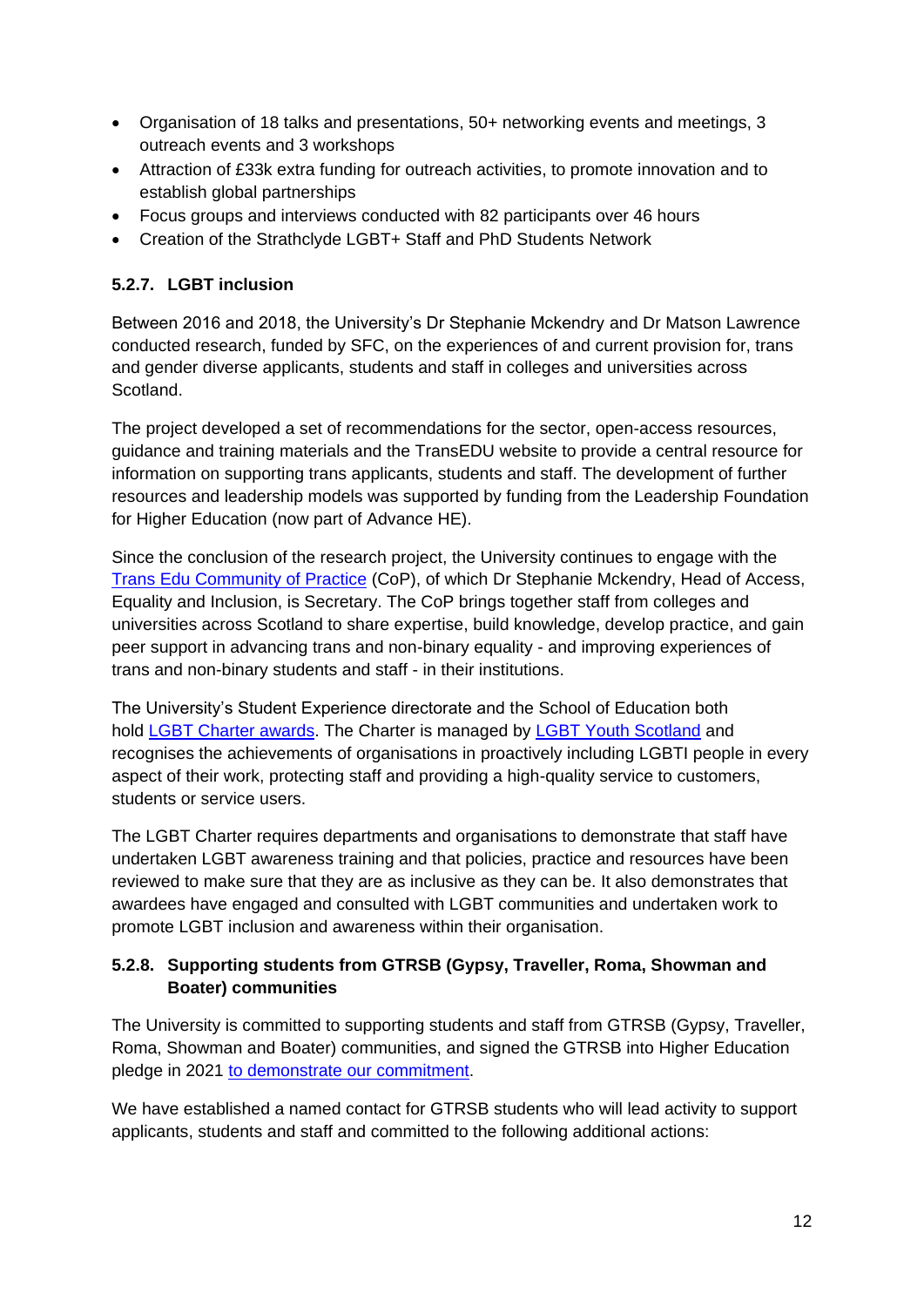- We will evaluate current data and seek ways to improve data collection and monitoring and promote methods for students and staff to self-identify.
- We will develop and promote guidance for staff regarding the experiences of GTRSB communities in education.
- We will include GTRSB students in our existing support offerings for access students with, for example, the provision of a staff mentor as part of our Strathclyde Cares scheme and priority for funding and extra-curricular opportunities.
- We will work with current and potential students to identify what support can be put in place to enhance the experiences of GTRSB students in higher education.
- We will seek opportunities to promote and celebrate GTRSB cultures within the University in order to raise awareness amongst students and staff.

## **5.2.9. Disability and Wellbeing Service**

The Disability and Wellbeing Service plays a fundamental role in supporting the health, wellbeing and disability related needs of our increasingly diverse student population. This includes implementing strategies to promote student wellbeing, and providing services that respond to the needs of students presenting with a range of disability, medical, mental health and wellbeing issues. Key developments since 2019 include:

- All students referring to the service with mental health and wellbeing issues are offered an integrated triage and assessment, allowing for direct referral to the necessary support.
- The Disability & Wellbeing Service is now open until 8pm 4 nights per week, offering counselling and disability support appointments.
- For the 2020/21 academic year, in response to the pandemic, mental health support is available to all students seven days per week with a drop-in service, facilitated by counsellors, running between 10am and 4pm on Saturdays and Sundays.
- The appointment of our new Early Intervention Counselling Team has enabled us to offer same day triage appointments to all students presenting with mental health and wellbeing issues who refer before 4pm each working day.
- A programme of wellbeing themed workshops, targeted at both service users and the general student population is on offer.
- A credit-bearing wellbeing module titled "How to Create Wellbeing and Happiness" has been piloted in the Faculty of Humanities and Social Sciences.
- Our group wellbeing and therapy programme is being offered online during Semester 2 of 2020/21 and includes topics such as Mindfulness, 10 Keys to Happier Living, Managing Stress and Anxiety. There are also a range of e-learning programmes available on our [webpages.](https://www.strath.ac.uk/professionalservices/disabilityandwellbeing/mentalhealthwellbeingsupport/bookablewellbeingprogrammesandtraining/)
- A short-life working group has been compiled to review the specific requirements of the Postgraduate Researcher (PGR) community with a view to offering targeted disability and wellbeing training and more contextualized support.
- The on-campus service offered by Glasgow and Clyde Rape Crisis was extended to three days per week in response to service demand.
- A series of mental health training courses are on offer to staff including ASIST (Applied Suicide Intervention Skills Training), SafeTalk suicide awareness, Mental Health First Aid and Mental Health Awareness and Improvement.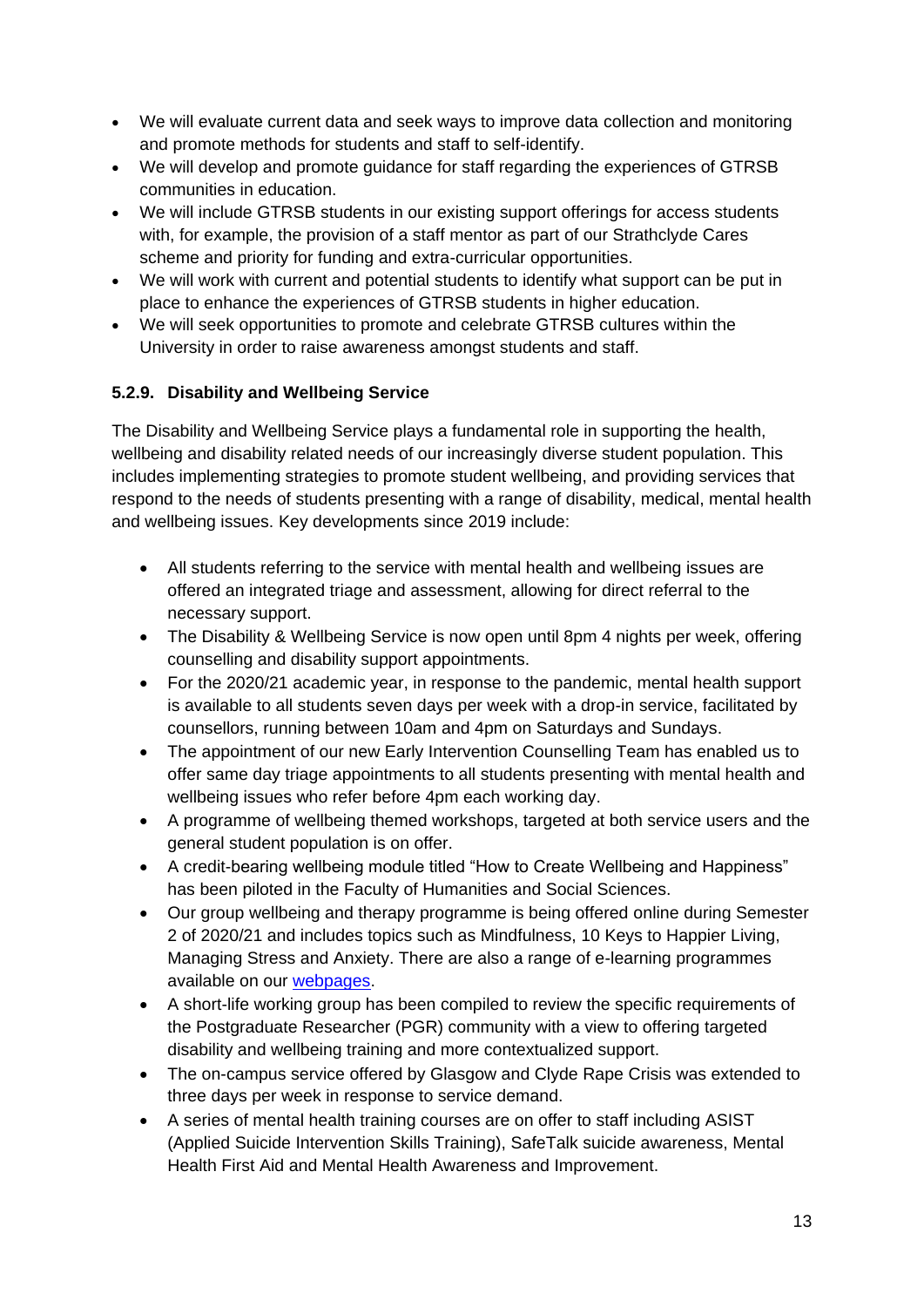- The "Helping Students in Distress" guide for staff has been redeveloped.
- A new Mental Health and Disability Adviser has been appointed to conduct specialist disability needs assessments and manage complex casework for students presenting with mental health issues and/or other disabilities e.g. mental health issues and sensory impairments.
- A Disabled Staff Adviser post has been introduced to offer information and advice to staff with cognitive, physical or sensory impairments and long-term physical health conditions. This post will address an existing gap and, in liaison with Human Resources, Occupational Health and line managers, assist staff with disabilities to manage their condition(s) in the workplace and ensure that reasonable adjustments are systematically considered.

#### <span id="page-13-0"></span>**5.3. Foster good relations between people who share a protected characteristic and those who do not**

### **5.3.1. Events and communications**

The University uses events and communications channels to mark a range of nationally and internationally recognised days, weeks and months of observance of relevance to equality, diversity and inclusion.

Media and Corporate Communications work closely with the EDO and departments across the University to ensure a coordinated approach to marking relevant dates that helps to promote and advance understanding of issues relevant to protected characteristic groups amongst our students, staff and wider University community.

Some examples from 2019-21 include:

- *Black History Month (BHM) 2019 and 2020*
	- o Events at Strathclyde included Gender Equal Media's screening of the award winning documentary 'Knock Down the House' and the event 'In our own words: women of colour in Scottish media'. Strathclyde Student Union hosted the 'Own Voices' event showcasing the work of BME students and a Black History Month Open Mic night.
	- $\circ$  Dedicated University BHM webpage, featuring University and city-wide events, external resources, information on and profiles of the University Race Equality Working Group and information on relevant academic research at Strathclyde.
	- o Promotion of above via internal staff and student communications channels and social media
- *LGBT History Month (LGBTHM) 2020 and 2021*
	- o Raising of the rainbow flag on campus, lighting up a number of University buildings in purple to celebrate Purple Friday, dedicated University LGBTHM webpage featuring events, information on LGBT+ inclusion and support services at Strathclyde, relevant academic research.
	- $\circ$  Promotion of above via internal staff and student communications channels and social media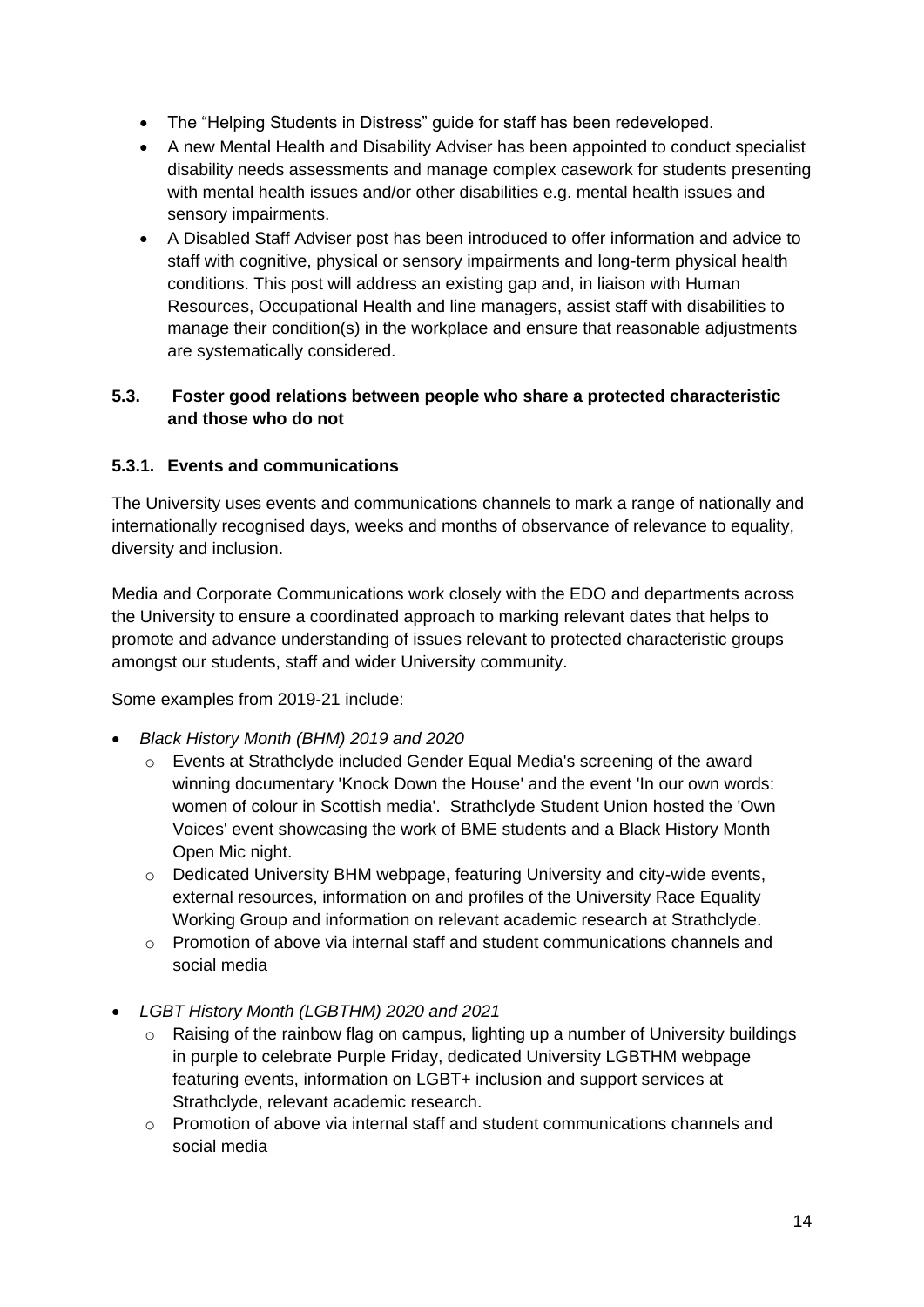- *Strathclyde Women's Week 2020*
	- o A 'Strathclyde Women's Week' was held from 2-6 March 2020, with a series of events celebrating the achievements of Strathclyde women past and present and discussing women's career progression, leadership and wellbeing at work.
	- o The week-long programme led into International Women's Day on 8 March and events included:
		- Women Leaders in Conversation
		- Women in Leadership Masterclass
		- Career Anchors and Circles of Influence workshop
		- Career Progression in Admin and Professional Services session
		- Finding Your Strengths and Using them to Achieve Your Ambitions workshop
		- Women's Wellbeing at Work session
		- Aurora Women's Leadership development programme: learning from participants session
		- Strathclyde Sport Free Taster Sessions

The programme brochure also featured profiles of female staff from across staff categories and areas of the University.

- *Strathclyde Women's Month 2021*
	- $\circ$  In 2021, the 'Strathclyde Women's Week' format was extended to a month-long programme of activities, delivered online in light of ongoing restrictions related to the COVID-19 pandemic.
	- o Events included:
		- Women in Academia: Optimising our Potential webinar
		- 5 separate Women Leaders in Conversation sessions
		- STEM Equals event: Celebrating Women Researchers Focused on Sustainable Development
		- Aurora: Developing Influential, Impactful Female Leaders session
		- Women in Leadership Masterclass
		- Career Anchors and Circles of Influence workshop
		- Confidence Lab with Voice Business
		- Finding Your Strengths and Using them to Achieve Your Ambitions workshop
		- Strathclyde Feminist Research Network event: #FEAS Feminism in Our Times
		- The 5 Powerful and transformative Questions workshop

#### **5.3.2. Staff networks**

A number of University networks work to promote and advance equality of opportunity and provide support for various groups across the institution.

- The [LGBT+ Staff and PhD Student Network](https://www.stemequals.ac.uk/Initiatives/Strathclyde-LGBT-Network) was initiated by the STEM Equals project and provides an opportunity to build a more diverse and inclusive academic community and enhance support for and visibility of a marginalised and underrepresented community at Strathclyde.
- The Carers Group is a support group for staff members who have, intend to have, or have had caring responsibilities. It encompasses staff members who care for someone who is ill, old and/or frail, disabled or requiring significant assistance; care may be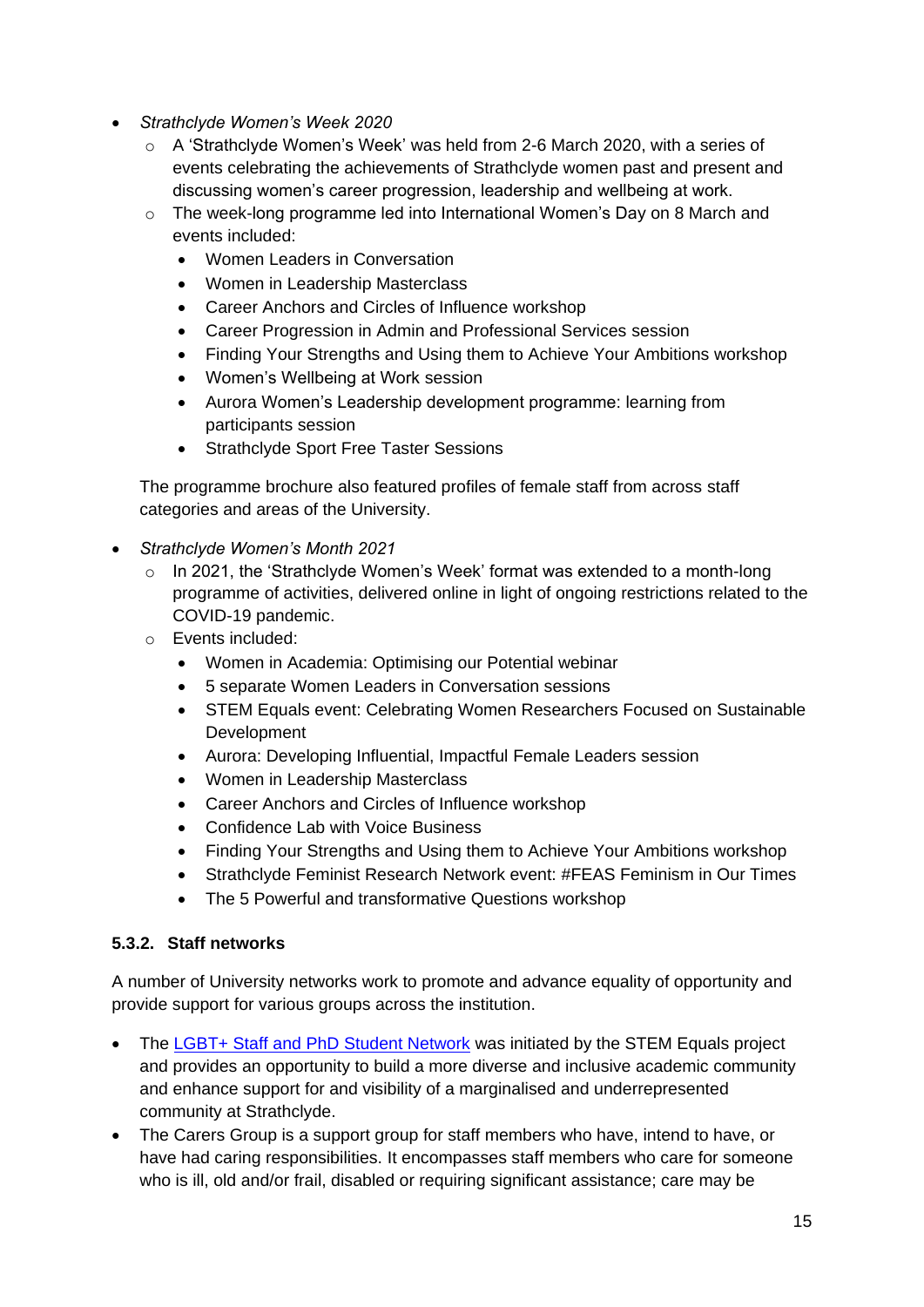substantial or ad-hoc. The group meets every 8 weeks, providing the opportunity to network with other carers and share concerns and experiences.

- The Women in Science and Engineering Committee supports female STEM staff in their career progression and organises a range of events and activities.
- The [Feminist Research Network](http://sufeministnetwork.blogspot.com/p/front-page.html) brings together staff across the University, developing stronger feminist research presence, visibility and connectedness. The Network was founded in 2016 and seminar series have run at Strathclyde each year on a wide variety of relevant topics.

## **5.3.3. Staff mental health and wellbeing**

A range of initiatives have been directed at supporting the mental health and wellbeing of our staff. These include:

- The Wellbeing and Working from Home hub was established in the early stages of the COVID-19 pandemic and provides comprehensive information for staff on managing their physical and mental health wellbeing, both COVID and non COVID specific. This includes:
	- o Guidance for successful agile and home working
	- o Balancing home and work life
	- o Ways to stay physically well while working from home
	- o Advice on positive mental health and wellbeing
	- o Staying connected and safe online
	- o Agile working toolkit
	- o Access to online learning opportunities
- In 2021, the University's annual Wellbeing Week was replaced with a month-long campaign – 'Hello March!' Events and resources included:
	- o University Mental Health Day
	- o A Wellbeing Photography Competition
	- o Promotion of the Sustrans #ActiveCommuteClub initiative
	- o Juggling challenge
	- o Advice on maintaining a healthy workspace
	- o Sharing healthy recipe ideas
	- o Advice on improving sleep
	- o Free online Pilates sessions
	- o Online pop quiz
- The University introduced 'Rest and Recuperation Fridays', which were implemented for extended periods throughout the COVID-19 pandemic. Staff were advised not to work on Fridays during these periods, but instead to use the day to recuperate and spend time with and support family and loved ones. Staff for whom Friday rest days were not suitable were advised to take another week day off from work.
- At the end of April 2021, the University reverted to 'Meeting Free Fridays'. Staff are advised to keep Fridays free from meetings wherever possible, allowing them to focus on key priorities with minimal interruptions, and asked to minimise email traffic on this day.